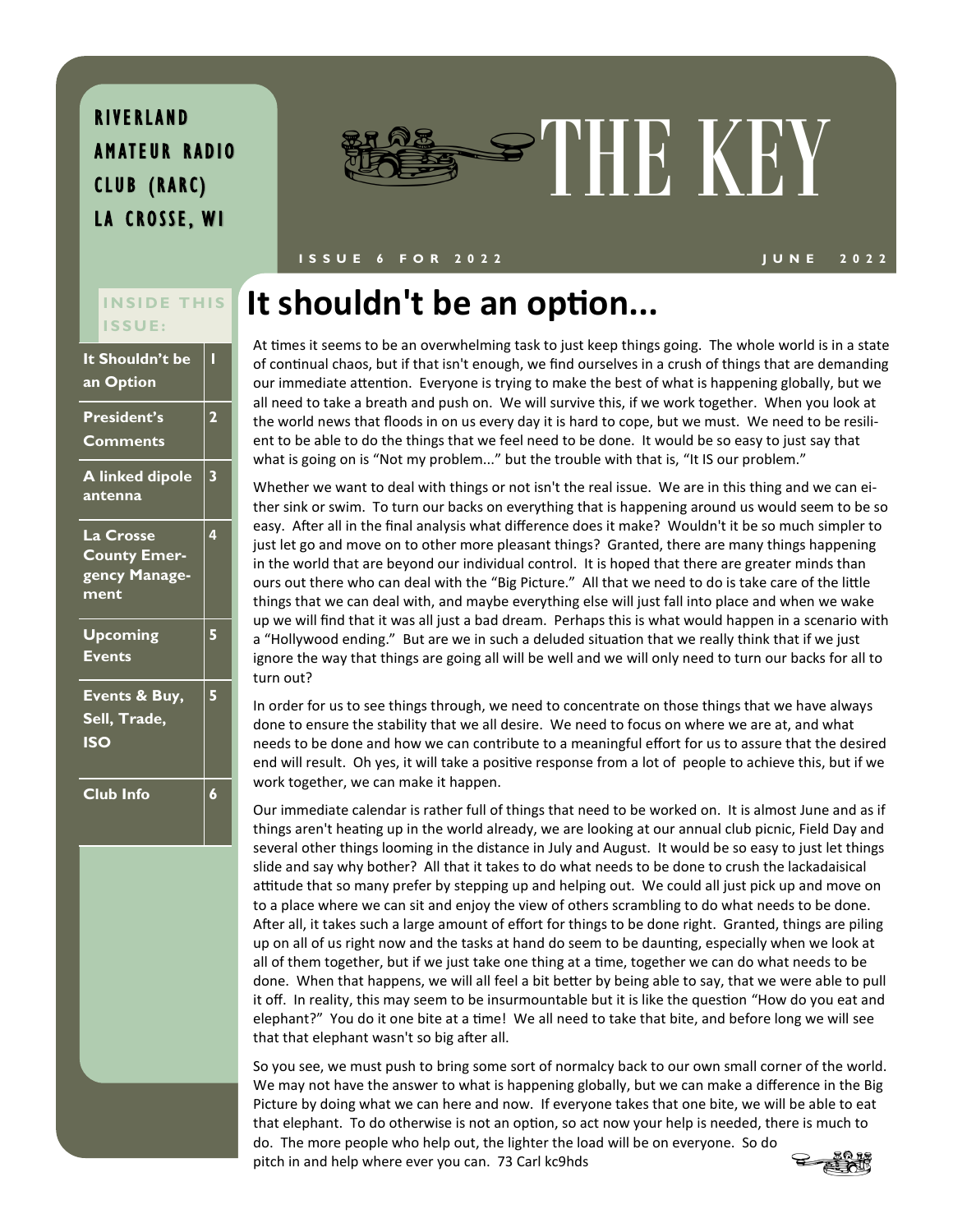## **PRESIDENTS COMMENTS**

Greetings to all Club Members,

June is lined up to be a fairly busy month for the Riverland Amateur Radio Club. On Saturday June  $4<sup>th</sup>$  we will be having our club picnic at Rowe Park Shelter #2 in Onalaska. Club members are welcome to arrive at the shelter starting around 10:00 AM that morning. Charcoal grilled steaks are back on the menu this year after a two year lapse due to COVID-19 precautions being in place. Every attempt will be made to have the steaks ready sometime during the noon hour. Club members attending are asked to bring a "Potluck" style side dish to pass. To facilitate fellowship among hams and non-ham family members, we are encouraging members to bring outdoor lawn games if they have them. Rowe Park has a Frisbee Golf Course for us to use and enjoy. Dan AB9TS will supply the Frisbees needed for a pickup game of Frisbee Golf.

For our club meeting on Tuesday June  $7<sup>th</sup>$  at UUF, we will be planning for our Field Day Event (June  $25^{th}$  / June  $26^{th}$ ). This will be our opportunity as a group to determine what modes, bands, antenna configurations we wish to employ to make this a successful event. This year we are going back to holding the event at Jostad's Farm (N6421 Jostad Road, Holmen, WI, 54636).

The club's July "Meeting" is being held on Wednesday July  $6<sup>th</sup>$  at 5:30 PM aboard the La Crosse Queen (Pizza Cruise). We did not have enough members sign up ahead of time to warrant a contract with the club and the cruise line. If we had the club would've purchased the tickets as a group. Therefore in order to reserve your spot, club members need to go online on **June 8th** to purchase their own tickets. Their web address is: <http://www.lacrossequeen.com/>

On Saturday June 18<sup>th</sup> Irishfest La Crosse will be hosting an Irishfest Road Bowling event in which two person teams compete in tossing a baseball sized cannon ball along a 1.7 mile course. The team completing the course with the least amount of throws wins the event. It is meant to be a light hearted friendly competition. Drew AB9NE and I will be representing the Riverland Amateur Radio Club this year. Scott KB3MKD and David KB9EWG will have their handheld radios on hand to serve as "Spotters" along the course. This event is being held at W1097 Manke Hesselberg Rd., Bangor, WI and runs from 11:00 AM to 1 PM. Other club members are invited to volunteer as "Spotters" or come as spectators. Contact me at [eistim68@gmail.com](mailto:eistim68@gmail.com) for more details.

Until I see you all in person (or via Zoom) at the June 7th, 2022 club meeting, I bid you all 73.

Shawn, KD9KGQ

2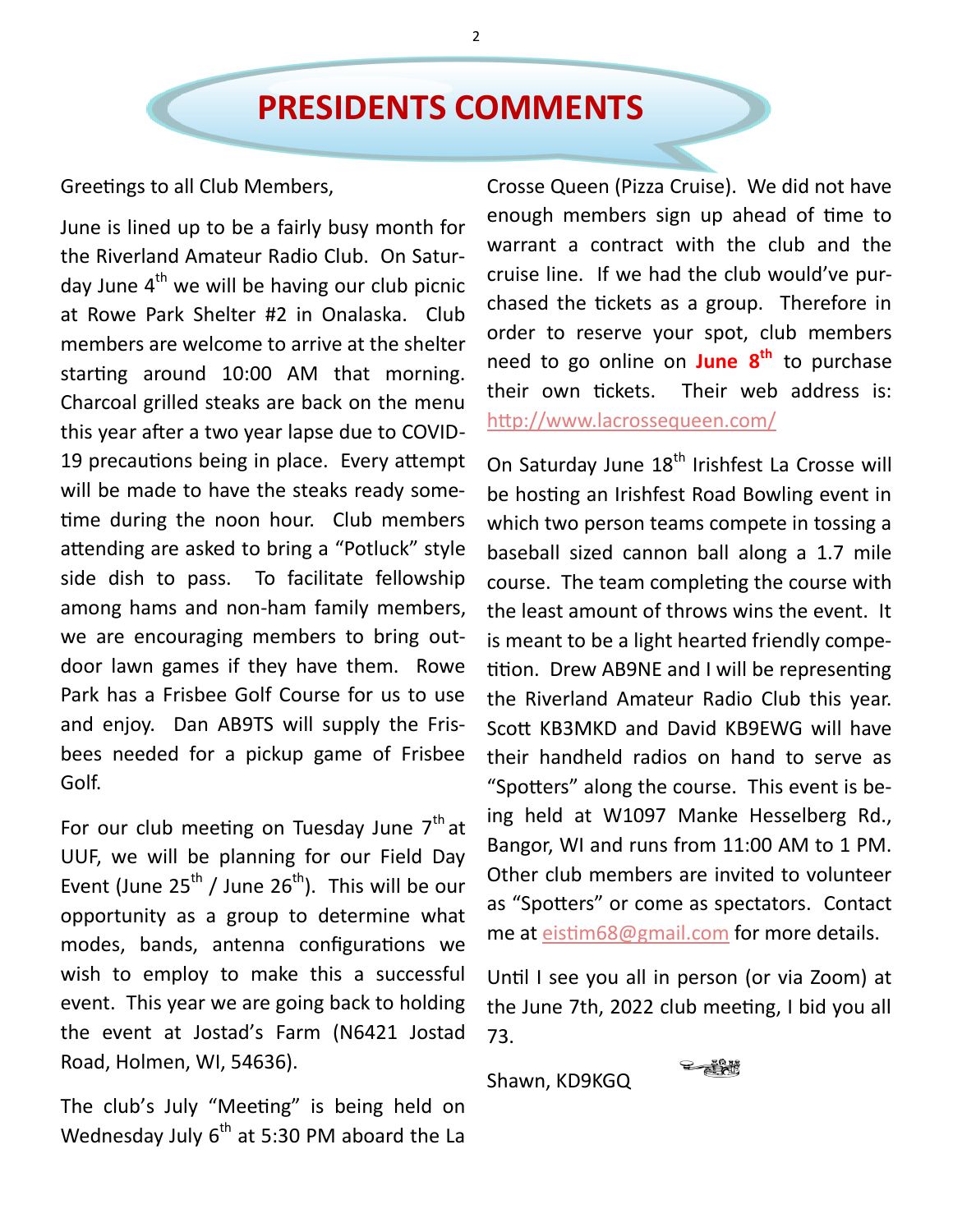## **A Linked Dipole Antenna**

Building antennas has long been a favorite part of Amateur Radio for me. I enjoy putting wires and cables together, then using it to make contacts on the air. What I wanted was a light-weight, easy to deploy, multi-band antenna with good performance for portable work.

The idea of a linked dipole is one that has intrigued me. It allows a multiband antenna to be built to full length by having segments that can be hooked up or disconnected depending which band was to be used. I'm a believer in using antennas of full length as shortening them with coils or traps degrades performance. I've seen some different designs for linking the sections, but wanted something easy to build with materials that I either already had or could easily be acquired.

I had a balun, and I had some light 26 ga insulated antenna wire. I also

had several test leads with alligator clips at both ends and a length of wire between them. I thought alligator clips could work to link the sections of an antenna, but would not provide the physical support needed.

The idea came to me that if I had something else to provide the physical support, then I could just let the alligator clamp dangle for the section of the antenna beyond that which I was using at the time. As I looked over my shelf, I came across some fishing line. That just might work...

Wanting to make sure that the line was sufficiently strong, I got some 30 lb braided line and hooked it up to the balun. I added the wire, originally using electrical tape to hold it, but with some experimenting, learned that just holding it with a hitch worked better. I made sure that the fishing line is always a little bit shorter than the antenna wire, so it provides the physical support. I made sure to wind the wire and fishing line together so they don't dangle separately. It took a few sessions in my backyard to erect the antenna and trim each section to resonance. There is a 20 M section, and a 40 M section. Since 15 M is an odd harmonic of 40, it  $^1$ 

will resonate there as well. I decided to make an 80 M section detachable, so I could use it if needed, but the antenna is half as long without it when it is not needed. A 10 M section can be inserted.

I used the antenna for the first time atop a 33' fiberglass mast at the Wisconsin QSO Party, and got unso-

licited compliments from operators I contacted regarding my signal strength; I used the 40M section exclusively in that contest. Last weekend I used the 20M section with the same mast and had my first ever QSO with a station from Japan. I am, needless to say, thrilled with the results I've seen with this antenna so far. I enjoy portable operations, and this antenna is really helping me achieve success with it. My next trick is to mount it to the mast with a pulley to make it easy to raise and lower.

Drew



AB9NE





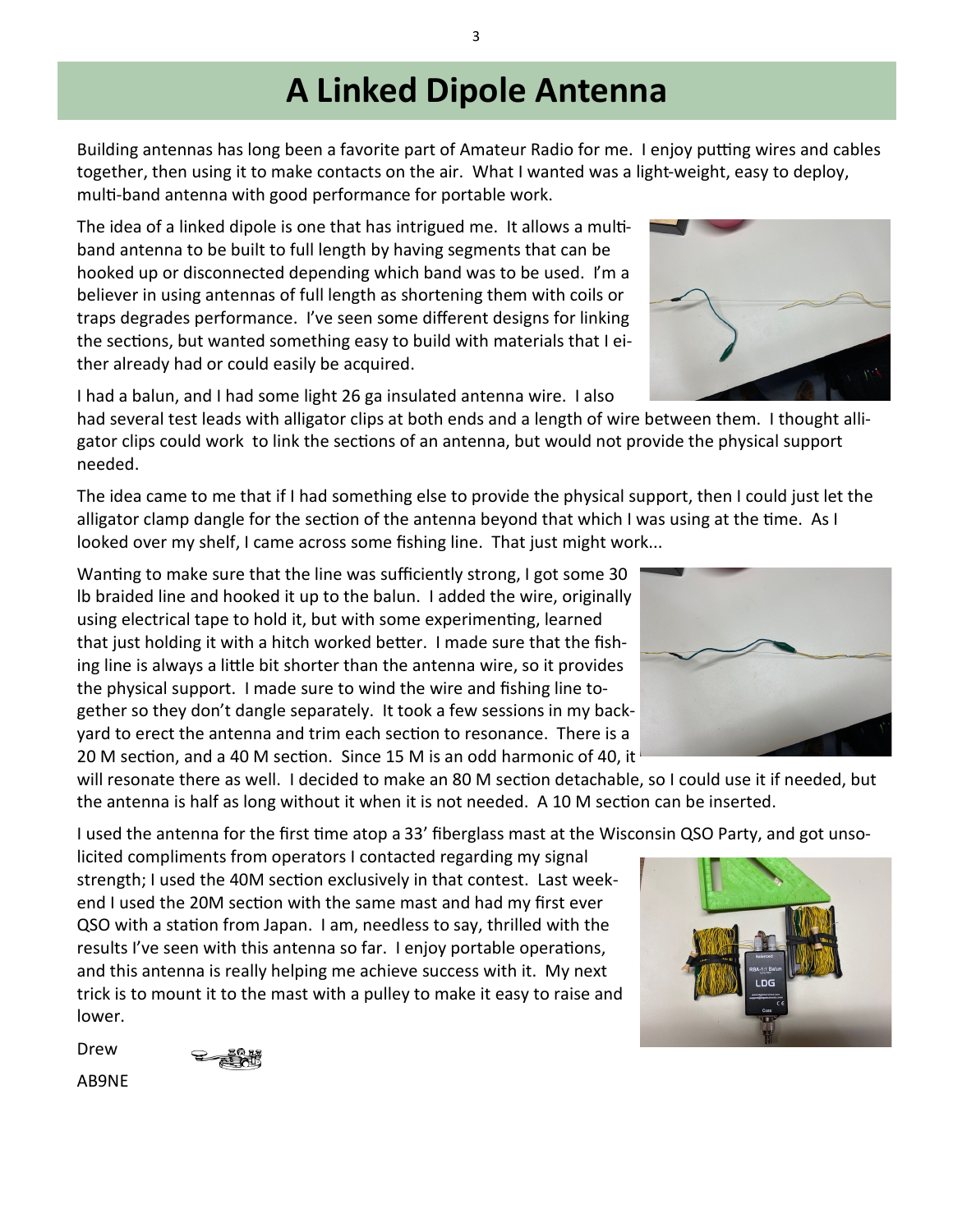### **La Crosse County Emergency Management Presentation**

Kevin Rindy, La Crosse, County Emergency Management Director, gave us a presentation on the Countys's Emergency management systems. He works under the county sheriff. La Crosse County is part of the Wisconsin West Central region and the Wisconsin State Emergency management system.

Programs run include Grant Management, Damage Assessment, Mazard Mitigation, Ready Wisconsin, and Training Wisconsin. Information about each of these can be found on the state website.

Hazard mitigation is the sustainable actions that reduce long term risk to people and property. Flood protection, fire prevention, storm damage prevention, and other actions can reduce long term risk. It can take as long as ten years to recover from a major disaster, and spending some money up front can save much more when disaster hits. Risk assessment is a key part of this phase.

When disaster hits, damage must be assessed. How much damage, how widespread is the damage and what type of damage are major factors.

The response is the next key element. EMS, Fire, Police, utilities, and communications are all parts of the response.

After the incident comes the recovery phase. Long term rebuilding of damaged infrastructure, homes, and businesses becomes the focus.

Communications are an Important part of any emergency management system. We can be eyes and ears for emergency coordinators, and backup communications when the main infrastructure is damaged or overloaded. When an emergency happens, cell phone coverage is the first part to get overloaded,

It is important to remember in such situations, that we are not first responders. But if we work professionally with the first responders, we will be trusted by them.

Training is a key element. We can join Skywarn, get some training there, and we can go online and get training in the communications standards used by professional first responders so that when such an incident happens we are prepared.

Nationally FEMA uses the National Incident management system (NIMS) and when amateur radio operators ore involved, we are activated under the Incident Command system (ICS). ICS training is available online for free.

Weather Ready and Storm Ready are also programs that are used for preparing for disaster.

Scott

KB3MKD

As civilians and ham radio operators, how can we help?

#### **A few links for more information**

La Crosse County Emergency management: https://www.lacrossecounty.org/emergencymanagement

Federal Emergency Management Agency: fema.gov

National Weather Service Weather Ready Nation: https://www.weather.gov/wrn/

ICS training: https://training.fema.gov/emiweb/is/icsresource/trainingmaterials/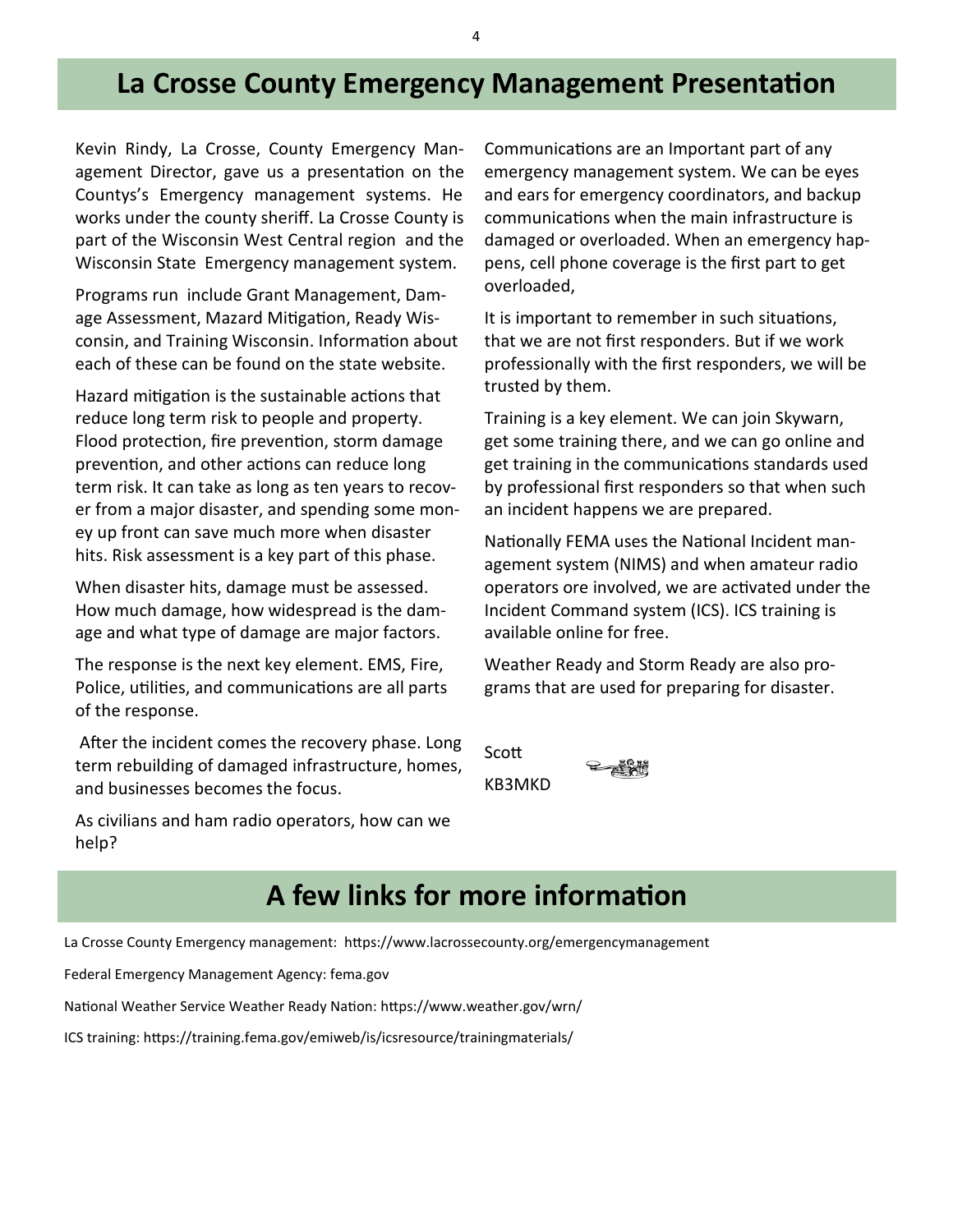### **UPCOMING Events for April 2022**

 RARC Sunday Night 2Meter Net is held on the 146.970 repeater at 8:00 PM. Net control operators for March are:

> **June 5, 2022 Mark kb9ofk June 12, 2022 Rick kd9gvs June 19, 2022 David kd9epn June 26, 2022 Shawn kd9kgq**

- **Saturday** morning Rag chew, weekly on the 146.970 repeater, 8:00-9:00 AM.
- **June 4...**Annual club picnic. Rowe Park Shelter #2, Onalaska
- **June 7...**Program Night: Field day Planning
- **June 18 ...**Irishfest Road Bowling
- **June 20**...Trustee Meeting, Time: 5:30 PM, Arterial Bar and Grill. All members are welcome to attend. Notice new time and place.
- **June 25-26...** Field Day. Jostad Farm (N6421 Jostad Road, Holmen, WI, 54636).

## **BUY-SELL-TRADE-ISO**



*Send your Amateur related classified ad(s) to Scott, NLT noon the 26th of each month to kb3mkd@arrl.net*

Į

*THIS IS EMPTY!! SEND ME STUFF!!*